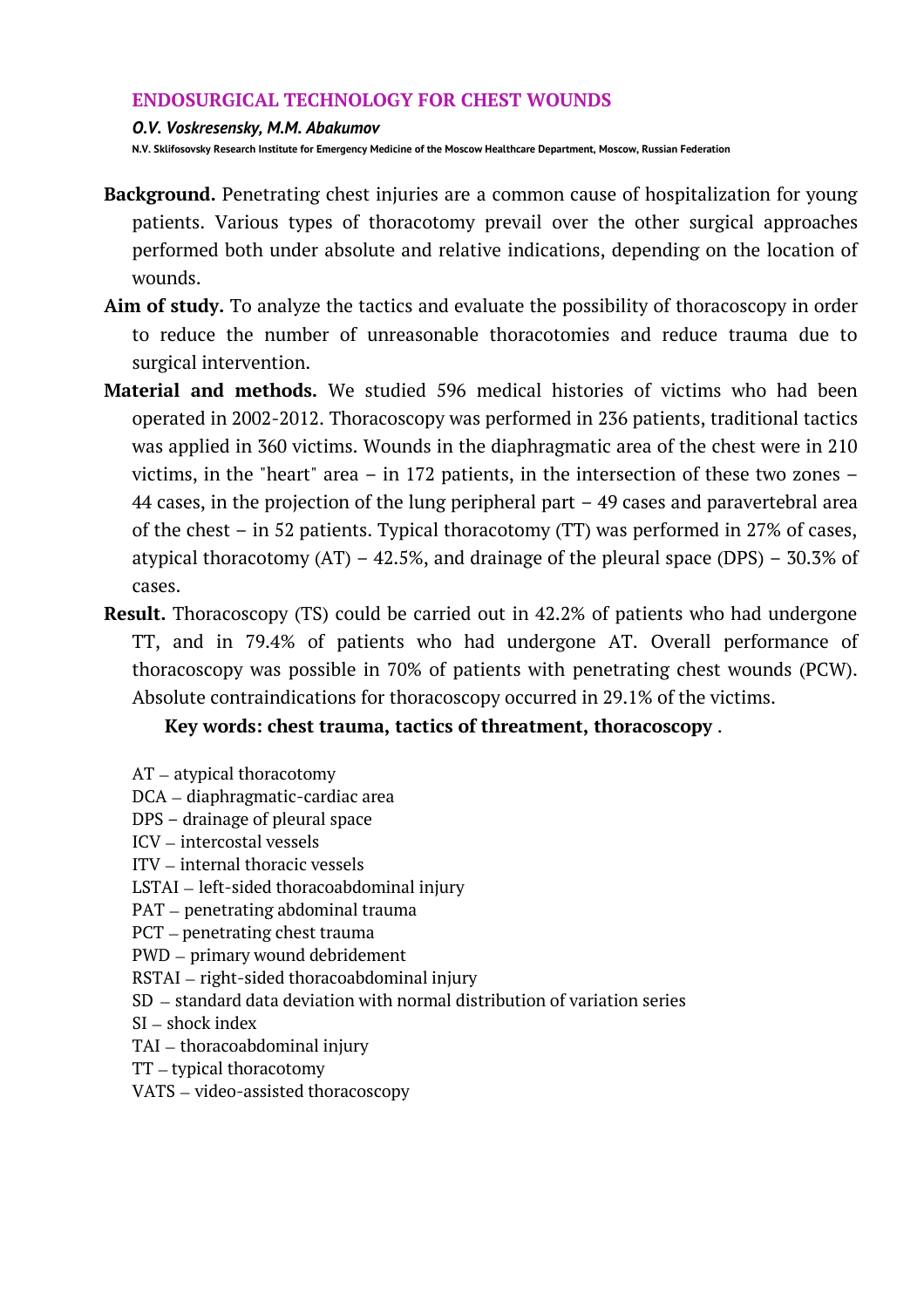### **INTRODUCTION**

Selection of a type of surgical intervention for a chest injury is based on evaluation of a patient's state severity [1, 2]. The management of shock, associated with massive intrapleural bleeding or cardiac tamponade, has no alternative [3, 4]. Most patients with chest trauma are moderately or mildly injured and have stable hemodynamics. [5] In this group of victims the basic method of treatment is drainage of the pleural space (DPS) [6, 7]. And the tactics for "low" location of wounds is separately discussed as there is difference in management for left-side and right-side injuries [2, 8-11]. Also, methods of management for wounds in the cardiac projection differ [10, 12-19]. The main trend in modern surgery is to reduce the trauma of surgical interventions. This is facilitated by modern endosurgical technologies in hemodynamically stable patients and widening of indications for this intervention [20, 21]. Therefore, the question on the optimal method of surgery, improving the results of treatment for chest wounds, is a relevant challenge.

**Aim of study:** to assess the traditional tactics in hemodynamically stable victims with wound injuries and retrospectively determine the possibility of endosurgical methods performance depending on the wounds location.

### **MATERIAL AND METHODS**

We studied medical histories of 596 patients with penetrating chest trauma (PCT), operated in the N.V. Sklifosovsky Research Institute for Emergency Medicine in 2002-2012. The main group of patients who underwent thoracoscopy consisted of 236 hemodynamically stable patients with preserved consciousness. The hemodynamic status was evaluated according to the shock index (SI). The criteria for available endosurgical intervention were SI<0.97, and the rate of intrapleural bleeding <250 ml/h, the absence of data on damage, requiring typical thoracotomy and the lack of data for penetrating abdominal trauma (PAT), requiring laparotomy [22, 23]. The average value of physiological disorders severity according to *RTS* (revised trauma score) was  $7.823 \pm 0.035$  (normal value  $-7.841$ ), indicating a lack of serious violations. The severity of anatomical failures according to *ISS* (injury severity score) was 8.2±4.6. The average value of SI was  $0.78\pm0.12$  (normal value  $-0.54$ ). There were 210 (89%) 30year-old male patients (24; 38). In 228 (96.6%) patients, stab and slash wounds were detected. The single chest wound was revealed in 185 (78.4%) patients, multiple wounds  $-$  in 52 (22%) patients. The unilateral injury was observed in 228 (96.6%) patients. Signs of PCT were noted in 194 (82.2%) patients prior to surgery. General anesthesia with one-lung ventilation was performed in 209 (88.6%) patients, general anaesthesia with two-lung ventilation was performed in 24 (10.1%) patients, local anesthesia  $-$  in 3 (1.3%) patients.

The control group involved 360 victims, operated with the use of traditional methods, of which 331 (91.9%) were 29-year-old male patients (24; 38). Chest stab and slash wounds were observed in 356 (98.9%) patients, unilateral injuries were observed in 329 (91.4%) patients, multiple chest wounds (2 or more) were in 99 (27.5%) patients. The average value of *RTS* was 7.703 $\pm$ 0.249 (normal value  $-$  7.841) ( $p$ <0.05), which characterized physiological disorders as moderate. The severity of damage according to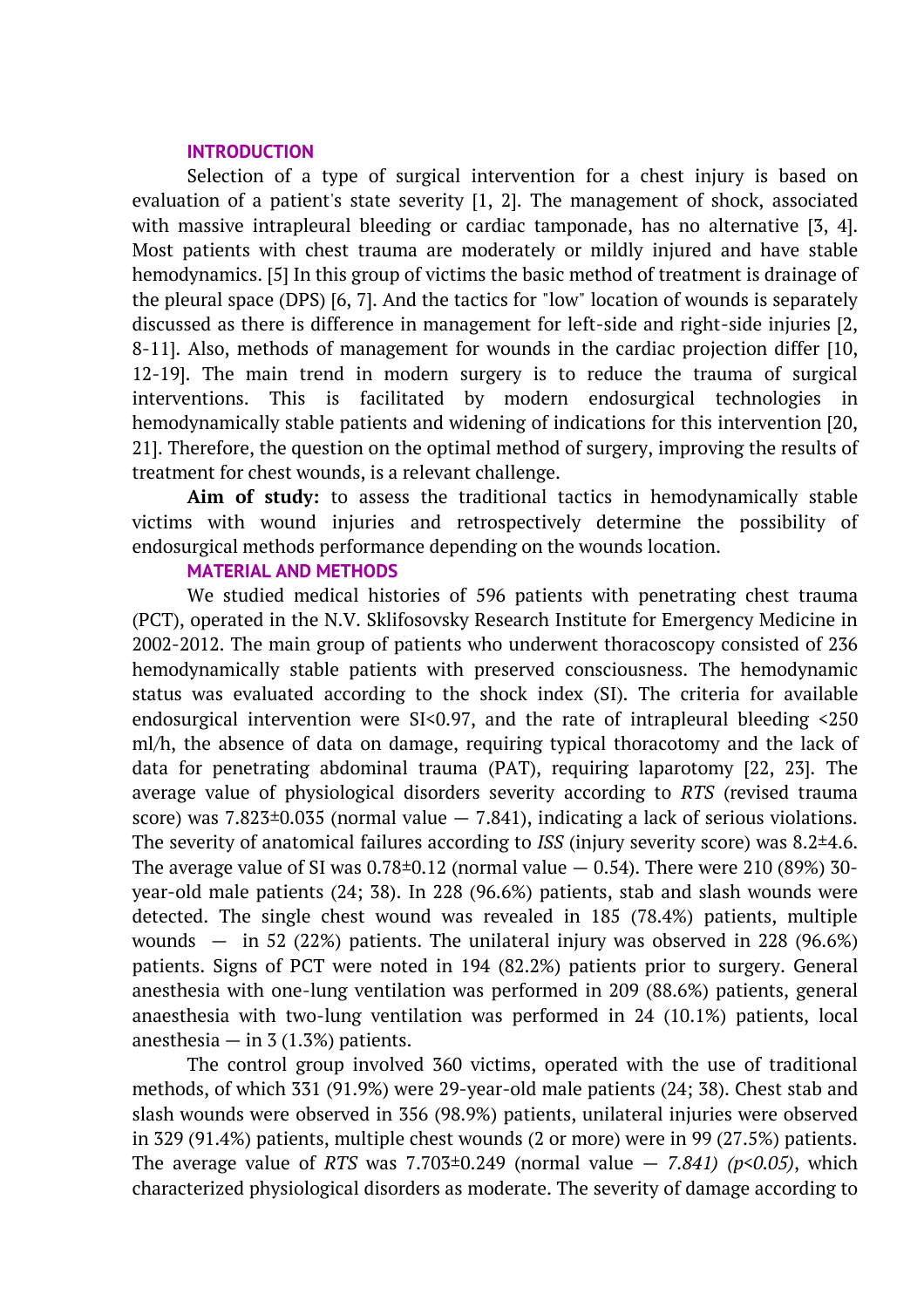*ISS* was 9.4±5.3 *(p>*0.05). The average value of SI was 0.87±0.23, which generally characterized the group as hemodynamically stable. Ultrasound examination of the chest and abdomen, and chest X-ray were performed before the operation, and confirmed the presence of penetrating trauma in 254 (70.6%) patients. In 244 (67.9%) cases, the operation was initiated under general anesthesia with artificial pulmonary ventilation. DPS and debridement of wounds (PWD) were performed in 109 (30.3%) patients, atypical thoracotomy  $(AT)$  – in 153 (42.5%), TT – in 94 (25.7%). Signs of heart injuries and heavy intrapleural bleeding were absolute indications for TT. Indications for AT were chest wounds located in the sixth-eighth intercostal space between the midclavicuar and scapular line mostly on the left side [8]. DPS was performed in hemodynamically stable patients without the threat of heart and diaphragm injuries, and also as the first stage under obvious signs of thoracoabdominal injuries (TAI) before laparotomy [24].

To standardize the results we formed expert groups depending on the location of the chest wound: diaphragmatic, cardiac and adjacent diaphragmatic-cardiac, axillary, scapular, and paravertebral — total 527 (88.4%) patients (Figure 1). Distribution of patients depending on the location of the thoracic wound is shown in Table 1.



Fig. 1. The borders of chest areas.  $A$  — hatching indicates intersection of two areas of the chest: cardiac (upper arrow  $-1$ ) and diaphragmatic (two lower arrows on the left  $-2$ ) forming a cardiac-diaphragmatic adjacent area; *B*  $-$  axillary chest area. The superior border  $-$  the upper edge of the axillary fossa along II rib; the inferior border  $-$  the upper margin of V rib, the anterior border  $-$  anterior axillary line, the posterior border — posterior axillary line; *C* — scapular area. The superior border — the margin of the trapezius muscle above the scapular spine, the lateral border — posterior axillary line, the medial border  $-$  the medial margin of the scapula, the inferior border — VI rib; *D* — paravertebral area, bounded with a line running along the spinous processes from VII cervical to XI thoracic vertebrae (spinal line), and a vertical line running parallel to the vertebral line along the medial margin of the scapula.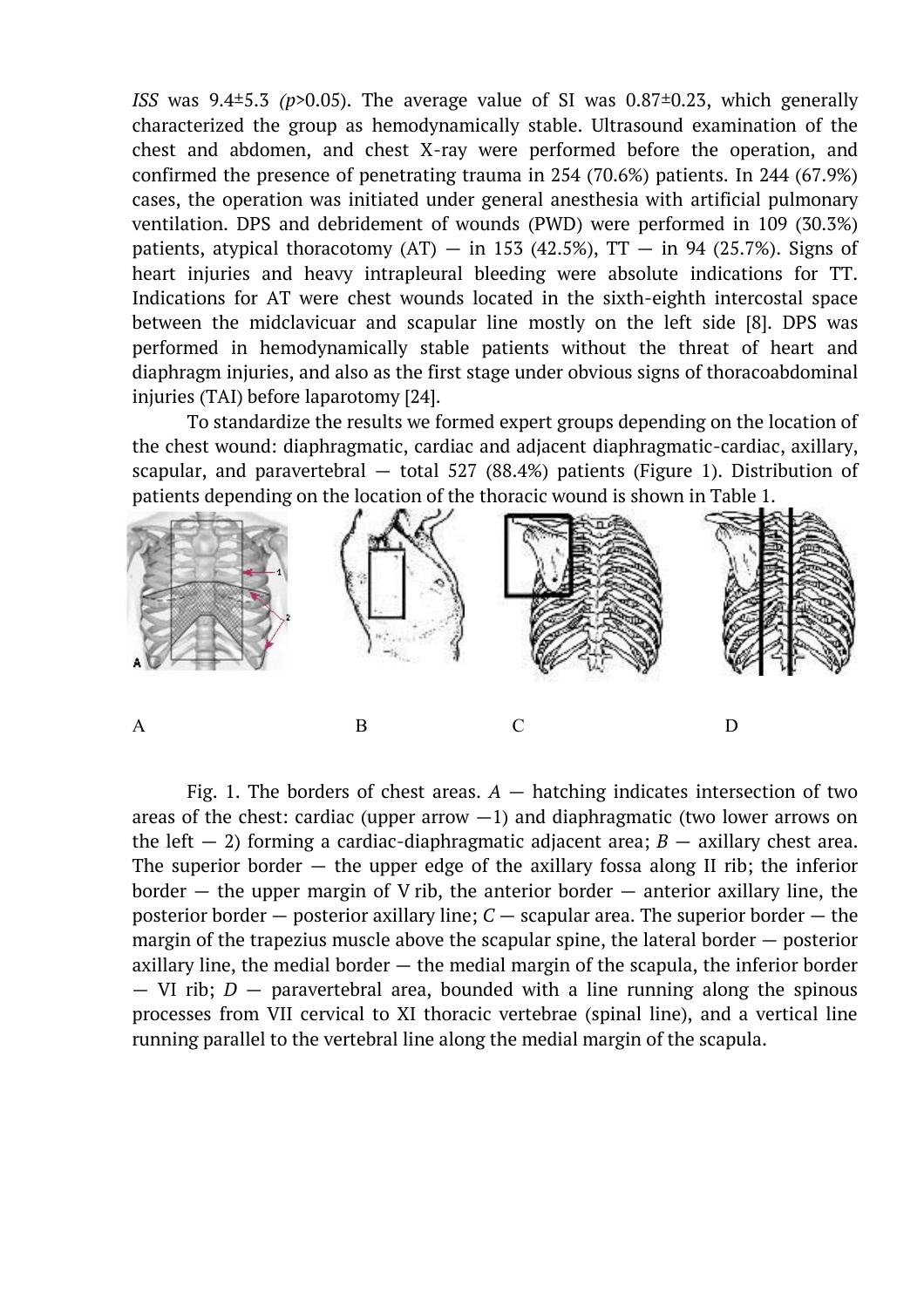| Group of<br>victims    | injured area  |         |                           |          |          |               |       |  |  |  |
|------------------------|---------------|---------|---------------------------|----------|----------|---------------|-------|--|--|--|
|                        | Diaphragmatic | Cardiac | Diaphragmatic-<br>cardiac | Axillary | Scapular | Paravertebral | Total |  |  |  |
| Thoracoscopy           | 81            | 64      | 23                        | 11       | q        | 23            | 211   |  |  |  |
| Traditional<br>tactics | 129           | 108     | 21                        | 18       | 11       | 29            | 316   |  |  |  |
| Total                  | 210           | 172     | 44                        | 29       | 20       | 52            | 527   |  |  |  |

### *Table 1* **Distribution of patients in the main and control group according to the chest wounds location**

Identified damages were standardized according to classifications developed in the Clinic of Emergency Thoracoabdominal Surgery of the N.V. Sklifosovsky Research Institute for Emergency Surgery [25, 26]. Conditions of traditional surgery implementation were compared with similar data in victims, who had undergone thoracoscopy. Retrospectively, patients of the control group were evaluated for the ability to undergo thoracoscopy. For statistical data processing we used methods of parametric and nonparametric statistics *(t-test, Mann-Whitney U-test,* median method of *Kruscal-Wallis).* Data having a normal distribution of variation series, was presented as average value *(M)* and standard deviation *(SD).* Groups with abnormal distribution of variations were presented as median (upper quartile, lower quartile).

## **RESULTS AND DISCUSSION**

|                                                                             | Areas of chest injuries and the type of surgery |                                       |                          |                              |                            |                |                             |                         |                          |
|-----------------------------------------------------------------------------|-------------------------------------------------|---------------------------------------|--------------------------|------------------------------|----------------------------|----------------|-----------------------------|-------------------------|--------------------------|
|                                                                             | Diaphragmatic                                   |                                       |                          | Cardiac                      |                            |                | Diaphragmatic-cardiac       |                         |                          |
|                                                                             | tactics<br>Traditional<br>(129)                 | Thoracoscopy<br>(81)                  | $\mathcal{D}$            | Traditional tactics<br>(94)  | Thoracosc<br>opy (64)      | p              | Traditional<br>tactics (27) | Thoracoscopy<br>(23)    | $\boldsymbol{p}$         |
| <b>RTS</b>                                                                  | $7.783 \pm 0.110$                               | 7.841                                 | > 0.05                   | $7.597 \pm 0.404$            | 7.841                      | < 0.05         | $\pm$<br>7.674<br>0.297     | 7.841                   | > 0.05                   |
| Prehospital<br>hypotension<br>(%)                                           | 22 (17.1%)                                      | 10 (12.3%)                            |                          | 34 (36.2%)                   | 10 (15.6%)                 | < 0.05         | 9(33.3%)                    | 4(17.4%)                |                          |
| SI                                                                          | $0.84 \pm 0.17$                                 | $0.79 \pm 0.17$                       | > 0.05                   | $0.94 \pm 0.45$              | $0.77 \pm 0.11$            | < 0.05         | $0.86 \pm 0.38$             | $0.76 \pm 0.1$          | > 0.05                   |
| Volume<br>of<br>hemothorax<br>(ml)                                          | $351 \pm 344$                                   | $377 \pm 30$ July                     | > 0.05                   | $596 \pm 539$                | $342 \pm 260$              | > 0.05         | $361 \pm 295$               | $262 \pm 165$           | > 0.05                   |
| Time<br>qap<br>injury<br>$\overline{\phantom{a}}$<br>surgery (h)            | $3.63 \pm 1.54$                                 | $5.39 \pm 2.83$                       | < 0.05                   | $3.77 \pm 3.92$              | $7.13 \pm 5.54$            | < 0.05         | $3.14 \pm 1.18$             | $5.28 \pm 1.86$         | < 0.05                   |
| Bleeding<br>rate (ml/h)                                                     | $181 \pm 183$                                   | $89 \pm 65$                           | < 0.05                   | $361 \pm 346$                | $90 \pm 64$                | < 0.05         | $175 \pm 176$               | $58 \pm 28$             | > 0.05                   |
| <b>ISS</b>                                                                  | $9.6 \pm 3.4$                                   | $8.5 \pm 3.1$                         | > 0.05                   | $9.5 \pm 4.1$                | $7.8 \pm 3.4$              | > 0.05         | $9.9 \pm 3.8$               | $6.6 \pm 2.7$           | < 0.05                   |
| Bleeding<br>from<br>intercostal<br>vessels/inter<br>nal thoracic<br>vessels | 31/23<br>$(24\% / 74.2\%)$                      | 39/13<br>(48.1%<br>$\prime$<br>33.3%) |                          | 33/26<br>$(35.1\% / 78.8\%)$ | 33/8<br>(51.6/<br>4.2%     | $\blacksquare$ | 11/6<br>$(40.7\%/54.5)$     | 9/3<br>(39.1%<br>33.3%) | $\overline{a}$           |
| Lung                                                                        | 68 (52.7%)                                      | 36 (44.4%)                            | $\overline{\phantom{a}}$ | 37 (39.4%)                   | 31 (48.4%)                 | $\blacksquare$ | 5(18.5%)                    | 8 (34.8%)               | $\overline{\phantom{a}}$ |
| Diaphragm/t<br>horaco-<br>abdominal<br>injury                               | 47/32<br>$(36.4\% / 24.8\%)$                    | 26/19<br>(32.1%<br>$\prime$<br>23.5%) |                          | 4/4<br>$(4.3\% / 4.3\%)$     | 3/2<br>$(4.7\%$ /%)        |                | 13/11<br>$(48.1\%$ /%)      | 7/2<br>$(30.4\%$ /%)    | $\overline{a}$           |
| Pericardium<br>/heart                                                       |                                                 | 1(1.2%)                               |                          | 9/11<br>$(9.6\% / 11.7\%)$   | 3/6<br>$(4.7\%/9.4)$<br>%) |                | 14/1<br>(51.9%<br>3.7%      | 6/0<br>(26.1%)          |                          |

As shown in Table. 2, when comparing two groups of patients with diaphragmatic injuries in the chest area, they were characterized as hemodynamically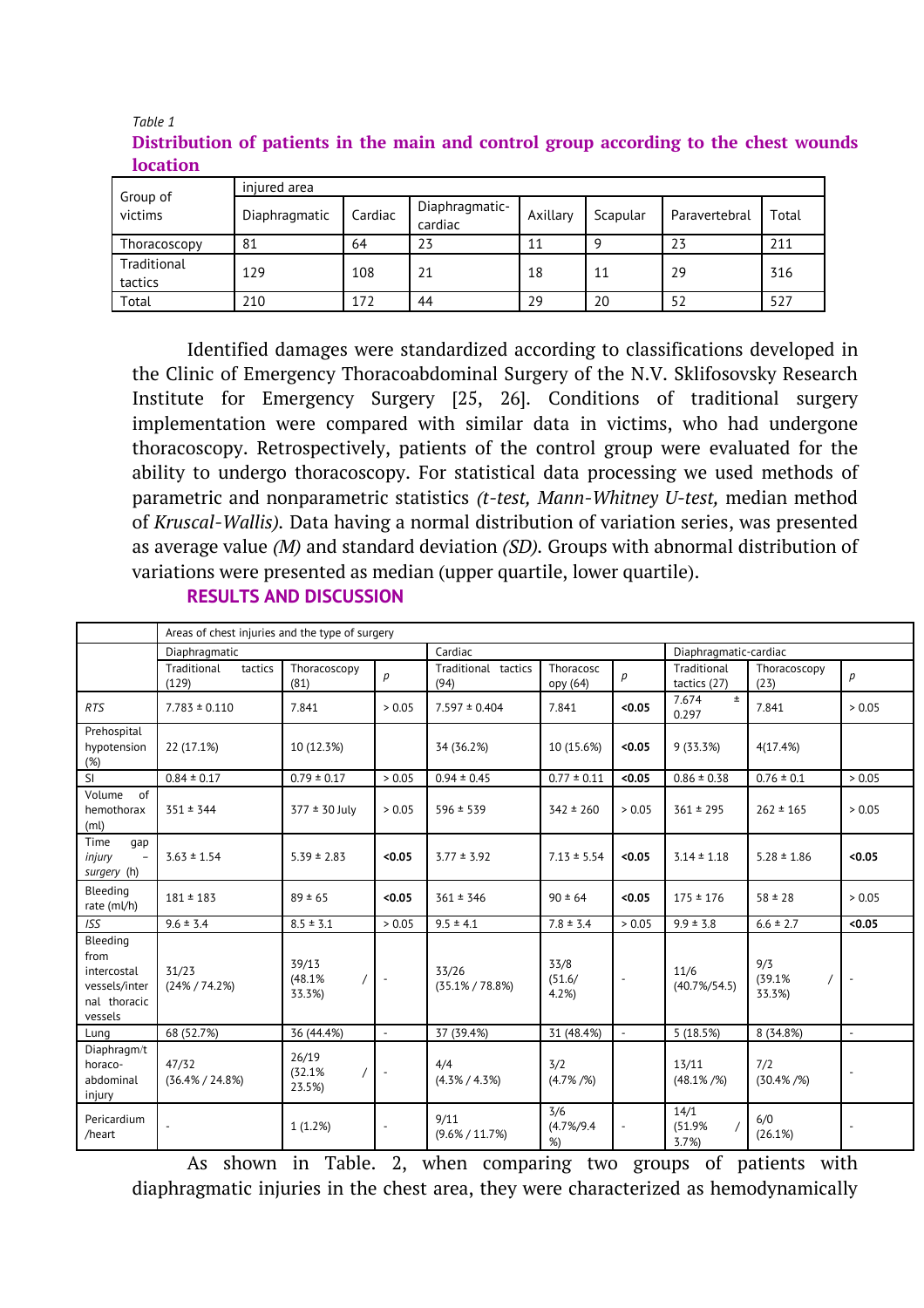stable. The severity of the anatomical damage and physiological disorders in the main group and the control group did not differ. The frequency of hypotension before hospitalization was low. There was a low average SI. The average volume of hemothorax was in the range of "small-medium" according to P.A. Kupriyanov [27]. The rate on intrapleural bleeding was generally low, although it was higher in the control group due to the higher incidence of damage to blood vessels of the chest wall.

*Table 2*

**Assessment of the severity of physiological disorders and injuries of anatomical damage in patients with injuries of diaphragmatic, cardiac and diaphragmatic-cardiac areas of the chest**

Notes: ISS – injury severity score, RTS – revised trauma score, SI – shock index

Thoracoscopy was performed in 81 cases. The diagnosis of PCT prior to surgery was set in 90.1% of victims. The lung took the leading place among injured areas. The average depth of the wound canal in the lung was  $1.8\pm1.4$  cm. The moderate bleeding from a wound in the lung occured in 23 (63.9%) patients, discontinued bleeding with symptoms of unstable hemostasis  $-$  in 3 (8.3%) patients and in 2 of them the heavy bleeding resumed after the removal of a clot. The closure of wounds during thoracoscopy was performed in 29 (80.6%) patients. Conversion to thoracotomy was required in 7 (19.4%) patients with deep  $(4.8\pm1.8 \text{ cm})$  lung wounds.

TAIs were detected in 19 (23.5%) patients with wounds of the "diaphragmatic" chest area (see Table 2). Endosurgical suturing of diaphragmatic wounds was performed in 5 (19.2%) patients of 26, video-assisted thoracotomy  $-$  in 5 patients. AT and diaphragmotomy were performed in 2 patients. The stitch was put into the diaphragm during laparotomy in 12 patients.

Blood vessels of the thoracic wall (see Table 2) were the third according to frequency of injury. The heavy bleeding was observed in 5 (12.8%) patients, moderate — in 29 (74.4%) cases. The discontinued bleeding with symptoms of unstable hemostasis occured in 4 (10.3%) patients. Thoracoscopic coagulation of the thoracic wall wounds was performed 23 (59%) victims. Pericostal stitches were put under endoscopic control in 8 (20.5%) patients. Conversion to thoracotomy was performed in 8 (20.5%) patients.

The wound of the pericardium occurred in one victim. The indication for TT was 2,000 ml hemothorax. Pericardiotomy revealed a superficial wound of the heart with hemopericardium 30 ml *(AIS*-3).

Thoracoscopy without conversion was performed in 66 patients 81 (81.5%) with wounds of the diaphragmatic area of the chest.

PCT had been revealed prior to the surgery in 82 (63.6%) cases of 129 victims who were operated using conventional tactics. PAT signs occurred in 18 (14%) victims.

The lung trauma was the most frequent (Table 2). The moderate bleeding from wounds of the lung was found in 22 (32.4%) cases of 68. The average depth of the wound canal in the TT group was greater than in the thoracoscopy group,  $3.1\pm1.4$  cm *(p*<0.05). The dissection and inspection of the wound canal were carried out in one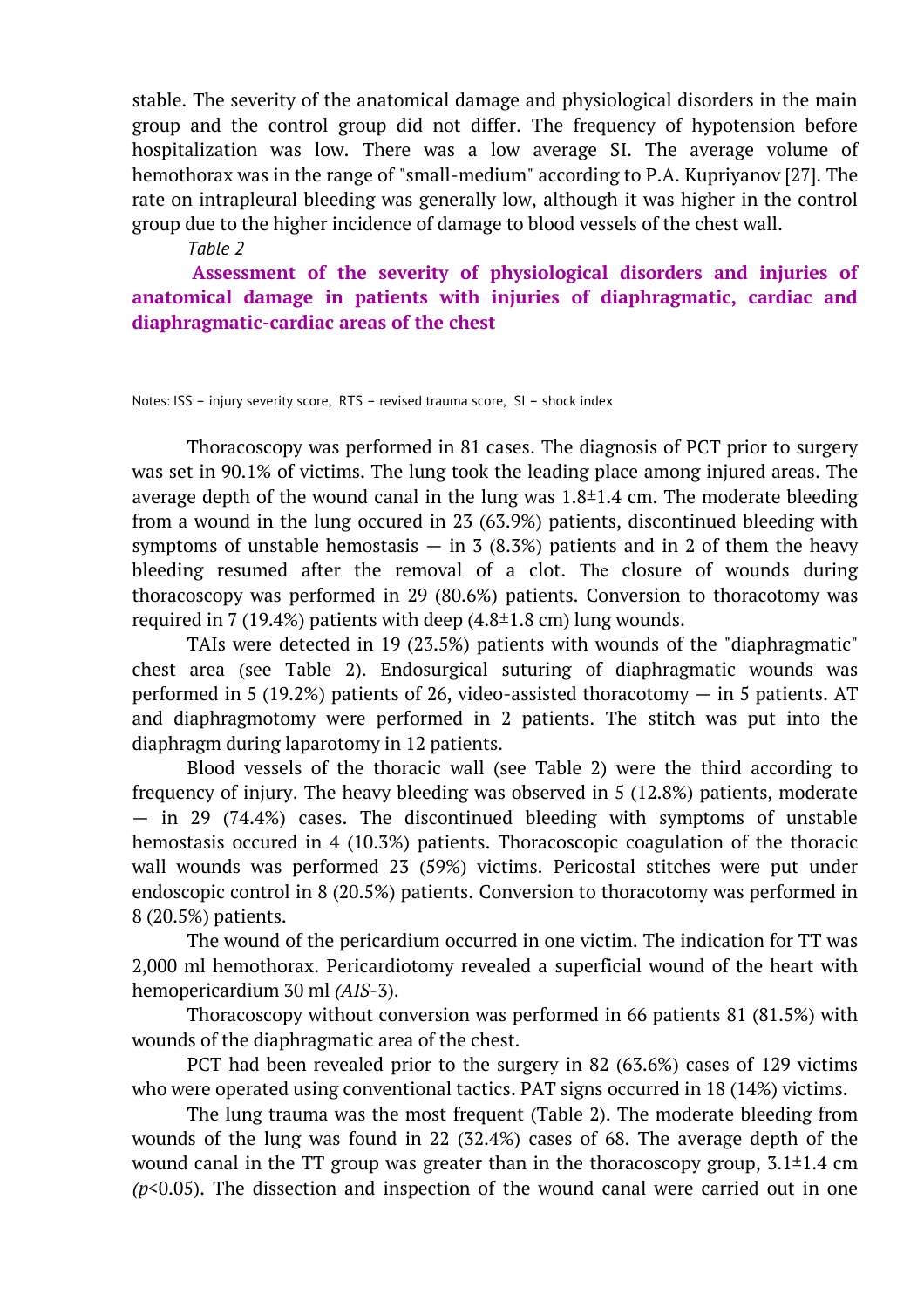case.

TAIs were revealed in 32 (24.8%) cases (Table. 2). Diaphragmotomy was performed in 13 (27.7%) patients: right-sided TAI (RSTAI) — in 10 victims, left-sided TAI (LSTAI)  $-$  in 3 patients. Laparotomy was performed in 19 cases (40.4%): in 13 patients with LSTAI and 6 patients with RSTAI. Laparoscopy was performed in 3 victims. There were no abdominal damages in 9 (28.1%) patients out of 32.

The heave intrapleural bleeding from wounds of the thoracic wall was found in 13 (41.9%) patients out of 31. The moderate bleeding was observed in 10 (32.3%) patients, unstable hemostasis  $-$  in 4 (12.9%) patients. One patient had a heavy external bleeding.

Among surgical procedures for diaphragmatic injuries in the chest area, AT was performed in 102 (79.1%) patients. Signs of PCT were in 61 (59.8%) patients and in 41 (40.2%) patients AT was performed after primary surgical debridement of wounds (PWD). The heavy intrapleural bleeding was observed in 8 (7.8%) patients. Obvious signs of PAT were in 11 (10.8%) patients. In 18 patients, perforating diaphragmatic injury was diagnosed in the absence of clinical data for PAT. TT was performed in 9 (7%) patients: under absolute indications  $-5$ , relative indications  $-4$ . DPS and PWD were performed in 18 (14%) victims. In 33.3% of cases, DPS and PWD were performed under obvious signs of TAI, when laparotomy was primarily indicated.

Retrospective analysis showed that thoracoscopy had been possible according to hemodynamic and clinical criteria in 96 (74.4%) patients out of 129 victims with injuries of the diaphragmatic area of the chest (Table. 3). Contraindications for thoracoscopy were detected in 33 (25.6%) cases: in 15 (45.5%) cases due to to the high rate of intrapleural bleeding, and in 18 (54.5%) cases with obvious signs of abdominal injuries requiring urgent laparotomy.

Victims with injuries of the cardiac area were the most serious. They had the greatest physiological disorders. They had prehosital hypotension more often than in the other groups, they also had the highest SI, the highest average hemothorax, and the highest rate of intrapleural bleeding (see. Table. 2).

Upon exploration of lung wounds during thoracoscopy, its average depth was 1.6±1.5 cm. The moderate bleeding from the lung wounds was revealed in 11 (35.5%) patients, and the discontinued bleeding with unstable hemostasis occurred in 3 (9.7%) patients. Sealing of wounds was performed in 22 (71%) victims. Endosurgical suturing was performed in 11 victims, diathermocoagulation was also performed in 11 cases. The average depth of sutured lung wounds was  $1.5\pm0.7$  cm. Wounds with the depth of 0.7±0.4 cm were coagulated. In 4 (12.9%) patients, superficial wounds were not debrided. Conversion from thoracoscopy to TT due to lung injury was required in one victim with a deep wound, and a foreign body in the lung.

Of 33 patients with bleeding from the thoracic wall, a vascular injury was revealed in 8 (24.2%) of them: 4 cases of bleeding from internal thoracic vessels (ITV), and 4 cases of bleeding from intercostal vessels (ICV). There was no heavy bleeding. The moderate bleeding was found in 4 cases and the discontinued bleeding with symptoms of unstable hemostasis was aslo observed in 4 cases. In 25 (75.8%) patients, the source of bleeding from the chest wall wound were intercostal muscles. Coagulation was performed in 23 (69.7%) patients, pericostal stiches and clipping of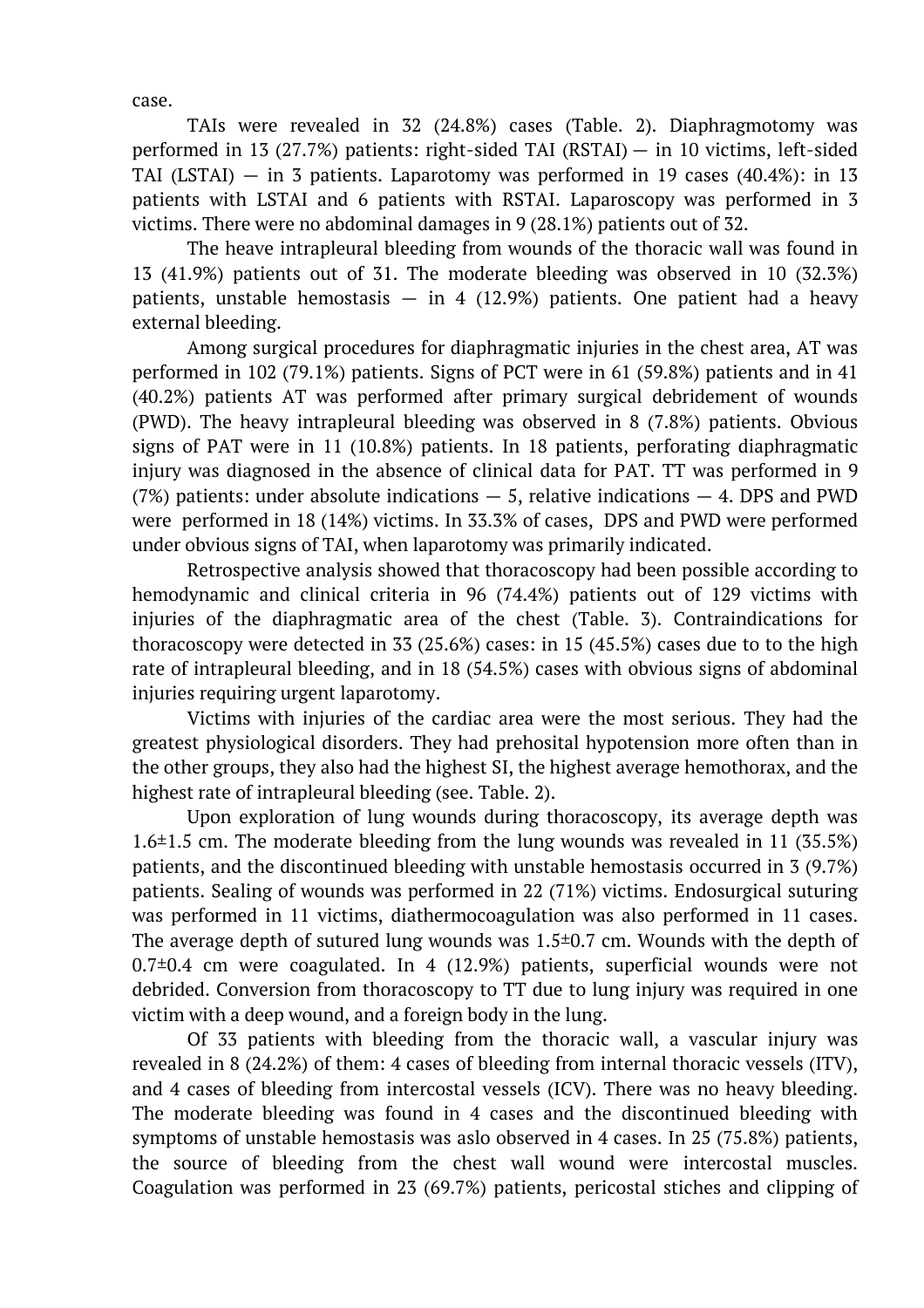vessels were performed in 6 (18.2%) patients. Conversion to thoracotomy to stop the resumed heavy bleeding from ICV was required in 1 (3%) case.

Of 3 patients with injuries of the diaphragm, TAIs were in 2 patients (RSTAI  $-1$ , transpericardial LSTAI — one) (see Table 2). Thoracoscopic closure of a diaphragm injury was performed in one victim with RSTAI. A patient with LSTAI underwent thoracotomy and laparotomy. In the third victim, the superficial diaphragmatic wound did not require suturing.

Of 11 (17.2%) patients with injury of organs and structures of the mediastinum, pericardial injury was detected in 3 patients, cardiac injuries were found in 6 cases, and injuries of the superior vena cava were revealed in 2 patients. During diagnostic thoracoscopy we performed pericardiotomy in 2 victims. Conversion from thoracoscopy to TT was performed in all patients.

Thoracoscopic surgery was performed without conversion to TT in 49 (76.6%) patients with wounds in the cardiac area of the chest.

*Traditional tactics* was used in the treatment of 94 victims (see Table 2). The damage of the chest wall blood vessels was observed in 26 (78.8%) of them: ITV  $-$  in 15 victims, ICV  $-$  in 11 victims. The heavy bleeding was observed in 11 patients, the moderate bleeding occurred in 7 cases, the discontinued bleeding with signs of unstable haemostasis occurred in 8 patients.

Upon exploration of the lung injury, the average depth of the wound was  $4.3\pm2.6$ cm. The heavy bleeding was observed in 5 (13.5%) patients, the moderate bleeding was observed in 15 (40.5%) cases. In one case, there was an intrapulmonary hematoma. Pneumotomy was performed in 7 (18.9%) patients, with an average depth of the wound canal 7±3 cm. Nine (24.3%) patients with lung injuries had absolute indications for TT. In 10 patients, deep lung wounds were combined with trauma of ITV, ICV, heart.

In 4 patients with injuries of the diaphragm RSTAI was diagnosed. In 2 patients, it was combined with ITV trauma, which was an absolute indication for TT.

The pericardial and cardiac trauma was found in 20 (21.3%) cases. Penetrating pericardial injuries were diagnosed in 8 patients out of 9. Hemopericardium of  $32\pm12$ ml was diagnosed in 3 of them. In cardiac trauma, 10 patients of 11 victims had an average hemopericardium of 145±78 ml (*p*<0.05).

DPS and PWD were performed in 25 (26.6%) stable patients  $(SI - 0.73\pm0.08)$ with trauma of the cardiac area of the chest. Of these, DPS and PWD were performed in 7 cases in the absence of obvious signs of PCT according to PWD results, and in 18 cases under prevailing pneumothorax and/or minimum hemothorax. TT was performed in 56 (59.6%) patients. Absolute indications for TT in 31 (55.4%) cases were: a high rate of intrapleural bleeding (22 patients), obvious signs of cardiac trauma (9 patients). The relative indications for TT were observed in 25 (26.6%) patients. The main relative indication for TT was the need to exclude heart wounds in 22 patients. Under this injury, the diagnosis was positive in 6 (27.3%) patients: cardiac trauma was diagnosed in 2 cases, pericardial trauma was diagnosed in 4 cases.

Thoracoscopy could be performed in 38 (40.4%) patients of 94 with trauma of the cardiac area of the chest and signs of PCT (TT  $-17$ , AT  $-5$ , DPS and PWD  $-18$ ) (see Table 3). In the absence of evidence of PCT after PWD and confirmation of PCT, thoracoscopy could be carried out in 18 patients. Thoracoscopy was contraindicated in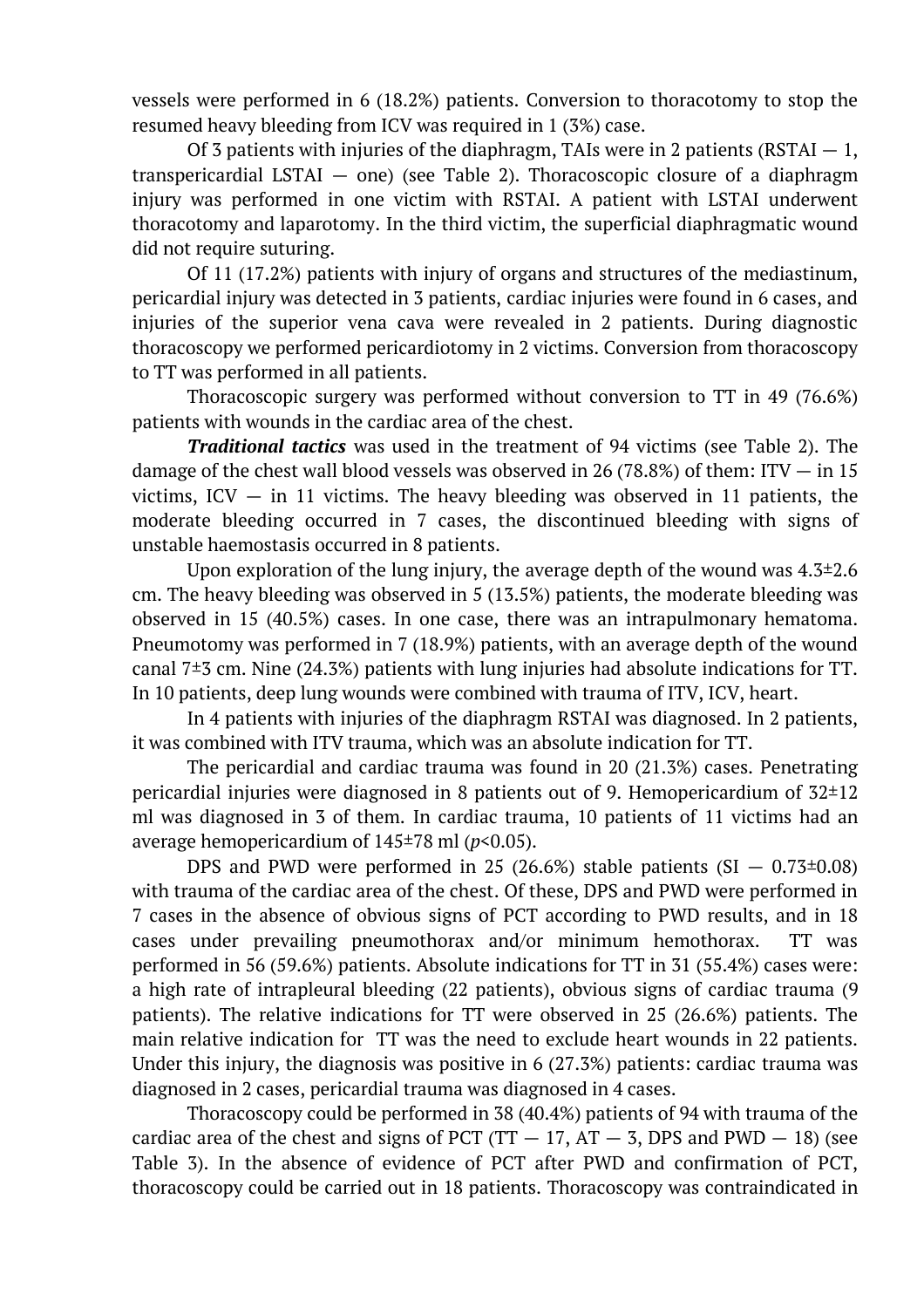38 (40.4%) patients. Obvious signs of cardiac injury were observed in 9 affected, heavy intrapleural bleeding — in 29. In these patients, TT was absolutely indicated.

Patients with injuries in the adjacent diaphragmatic-cardiac area of the chest (DCA) were close to the victims with wounds of the cardiac area according to the severity of physiological disorders. Prehospital hypotension occurred more than in a third of cases. There was a small average hemothorax and low rate of intrapleural bleeding (see Table 2).

Under the thoracoscopy, the most common damage was bleeding from wounds of the chest wall (9 cases, 39.1%). The vascular injury of the chest wall (ICV  $-$  2 cases,  $ITV - 1$  case) occurred in 3 patients. The moderate bleeding was observed in 6 affected, and the discontinued bleeding with signs of unstable haemostasis was observed in 3 patients. Coagulation of thoracic wall wounds was performed in 4 patients, the bleeding was stopped with pericostal stitches in 3 patients. To stop bleeding from ITVs, the conversion from thoracoscopy to TT was performed in one case.

The average depth of the wound canal was  $1.3\pm1.1$  cm. Endosurgical suturing of wounds was performed in 2 patients, wounds coagulation was performed in 2 patients. In 3 patients, we did not debride superficial wounds. The conversion from thoracoscopy to TT due to adhesions in in the pleural cavity was performed in one patient.

Of 7 (30.4%) diaphragmatic injuries, wounds were perforating in 2 victims (both observations — RSTAI). Endosurgical suturing of the diaphragm was performed in one victim. Superficial wounds were not debrided in 4 patients. In 2 cases, thoracoscopy was converted to video-assisted mini-thoracotomy for wounds, located in the anterior phrenico-costal sinus.

Wounds of the pericardium within the pericardial fat were detected in 4 victims. We also diagnosed one penetrating stab and slash wound and one penetrating gunshot wound with a bullet in the pericardial cavity. Conversion from thoracoscopy to TT was performed in one case in relation to a suspected heart injury. In the 2<sup>nd</sup> observation, we used video-assisted mini-thoracotomy, which revealed an injury of pericardial fat, not penetrating into the cardiac sac cavity.

In patients who were operated using *conventional tactics*, pericardial and cardiac injuries occurred almost 2 times more often than under thoracoscopy (see Table 2). Pericardial wounds, penetreating into the cardiac sac cavity, were observed in 5 affected. The average volume of hemopericardium was  $62\pm30$  ml. The wound of the right atrium of the heart with hemopericardium of 40 ml occurred in one victim.

LSTAI was diagnosed in 9 patients, RSTAI was diagnosed in 2 patients. A blunt diaphragm injury was observed in 2 patients. Victims with injuries of the diaphragm underwent  $TT(7)$ ,  $AT(5)$ , and DPS  $(1)$ .

The heavy bleeding from the chest wall was found in 3 patiemts, the moderate bleeding was observed in 2 patients, the discontinued bleeding with symptoms of unstable hemostasis was observed in 2 patients. ICVs and ITVs were the source of bleeding in 6 affected. AT was performed in 5 victims. This access was performed if wounds were located in the seventh intercostal space. The absolute indication for thoracotomy was the heavy intrapleural bleeding in one patient out of 5. TT was performed in 6 cases.

Lung injuries were diagnosed in 5 (18.5%) patients. The average depth of the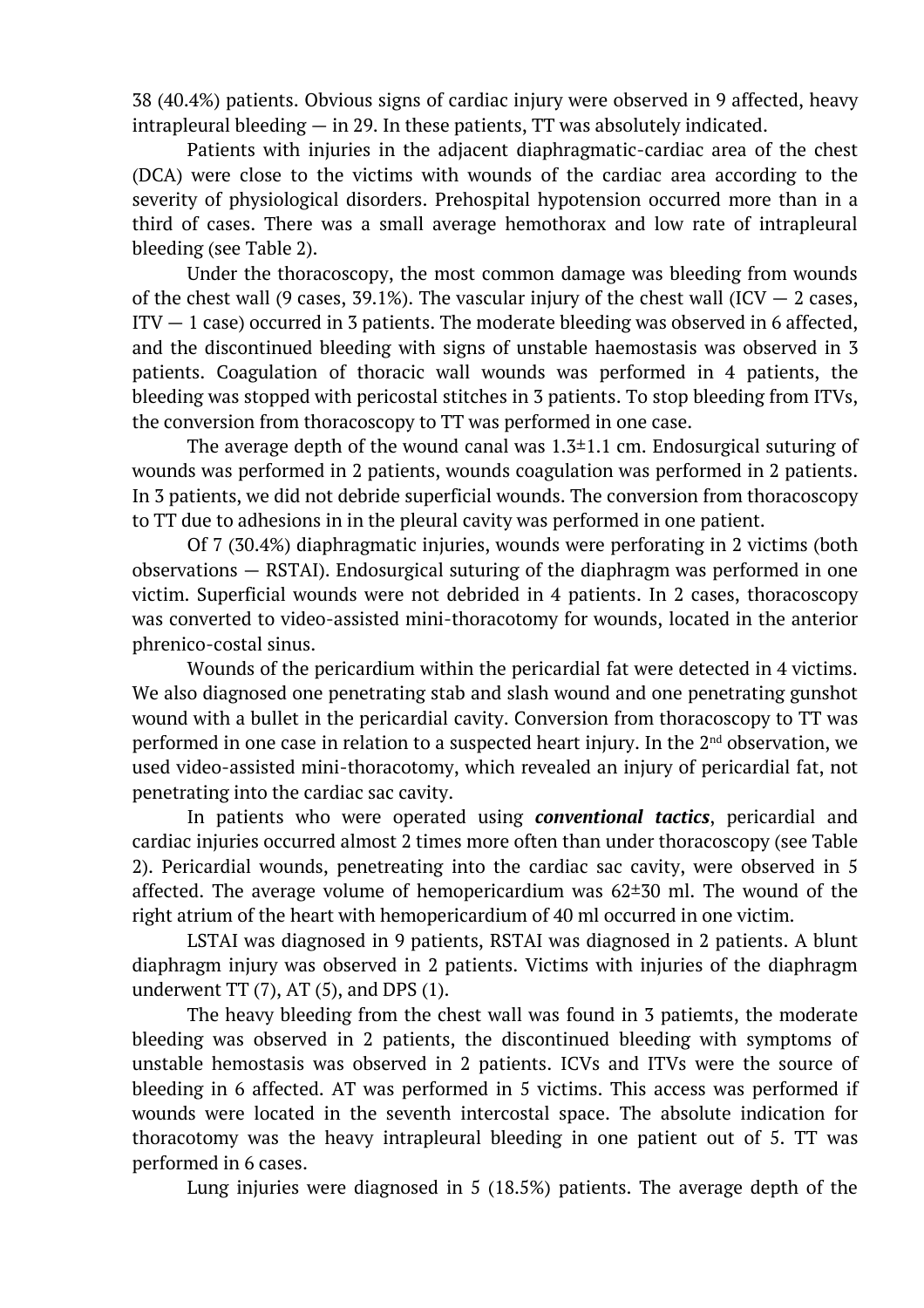wound canal in the lung was 1 cm. The moderate intake of air and bleeding were detected in 2 cases. We performed 3 TTs for wounds in the sixth intercostal space on the midclavicular and parasternal line and 2 ATs for wounds in the seventh intercostal space. The were no absolute indications for TT due to the lung injury in any case.

TT was performed in 14 (51.9%) affected,  $AT - in 11$ . DPS and PWD  $- 2$  victims with TAI as a first stage of operation. Absolute indications for TT were in 5 (18.5%) patients with signs of heavy intrapleural bleeding  $(1225\pm811 \text{ ml/h})$ .

Retrospective evaluation has shown the ability to perform thoracoscopy in 8 patients with clinical manifestations of PCT. In the absence of clinical manifestations of the PCT in 5 affected, thoracoscopy could be performed after PWD and confirmation of PCT. Thus, thoracoscopy could be possible operation in 13 (48.1%) patients with wounds in the DCA (Table 3). Contraindications for thoracoscopy were observed in 14 (51.9%) patients: with signs of heavy intrapleural bleeding (4 patients), obvious signs of PAT (8 patients), bilateral injury and severe shock (2 patients).

Patients with injuries in the projection of the peripheral part of lungs (in the axillary and scapular area of the chest) were a group with stable hemodynamics, not much differing from patients with injuries in the diaphragmatic area of the chest (see Table 4).

*Table 3*

### **Retrospective evaluation of VATS possibility in patients with injuries in the diaphragmatc and diaphragmatic-cardiac area of the chest**

|                                              | Chest areas             |                       |        |                  |                       |        |                                |                       |        |  |
|----------------------------------------------|-------------------------|-----------------------|--------|------------------|-----------------------|--------|--------------------------------|-----------------------|--------|--|
| Criteria<br>for<br><b>VATS</b><br>pssibility | Diaphragmatic $(n=129)$ |                       |        | Cardiac $(n=94)$ |                       |        | Diaphragmatic-cardiac $(n=27)$ |                       |        |  |
|                                              | <b>VATS</b>             |                       | р      | <b>VATS</b>      |                       |        | <b>VATS</b>                    |                       | p      |  |
|                                              | Yes<br>$(n=96)$         | <b>No</b><br>$(n=33)$ |        | Yes<br>$(n=56)$  | <b>No</b><br>$(n=38)$ |        | Yes<br>$(n=13)$                | <b>No</b><br>$(n=14)$ |        |  |
| Shock index                                  | $0.76 \pm 0.1$<br>0     | $1.05 \pm 0.34$       | < 0.05 | $0.74 \pm 0.10$  | $1.29 \pm 0.48$       | < 0.05 | $0.76 \pm 0.13$                | $0.99 \pm 0.38$       | > 0.05 |  |
| Hemothorax.<br>ml                            | 193±147                 | 829±673               | < 0.05 | 247±188          | 1196±571              | < 0.05 | 225 ± 120                      | 676±484               | < 0.05 |  |
| Time, hours                                  | $3.95 \pm 1.6$<br>3     | $2.75 \pm 1.10$       | < 0.05 | $4.62 \pm 2.93$  | $2.28 \pm 1.04$       | < 0.05 | $3.17 \pm 1.20$                | $3.02 \pm 1.15$       | > 0.05 |  |
| Bleeding rate,<br>ml/h                       | 79±61                   | 419 + 333             | < 0.05 | 101±93           | 724±417               | < 0.05 | 113±71                         | 556±413               | < 0.05 |  |

Notes: \* -  $p$ >0.05; VATS - vdeo-assisted thoracoscopy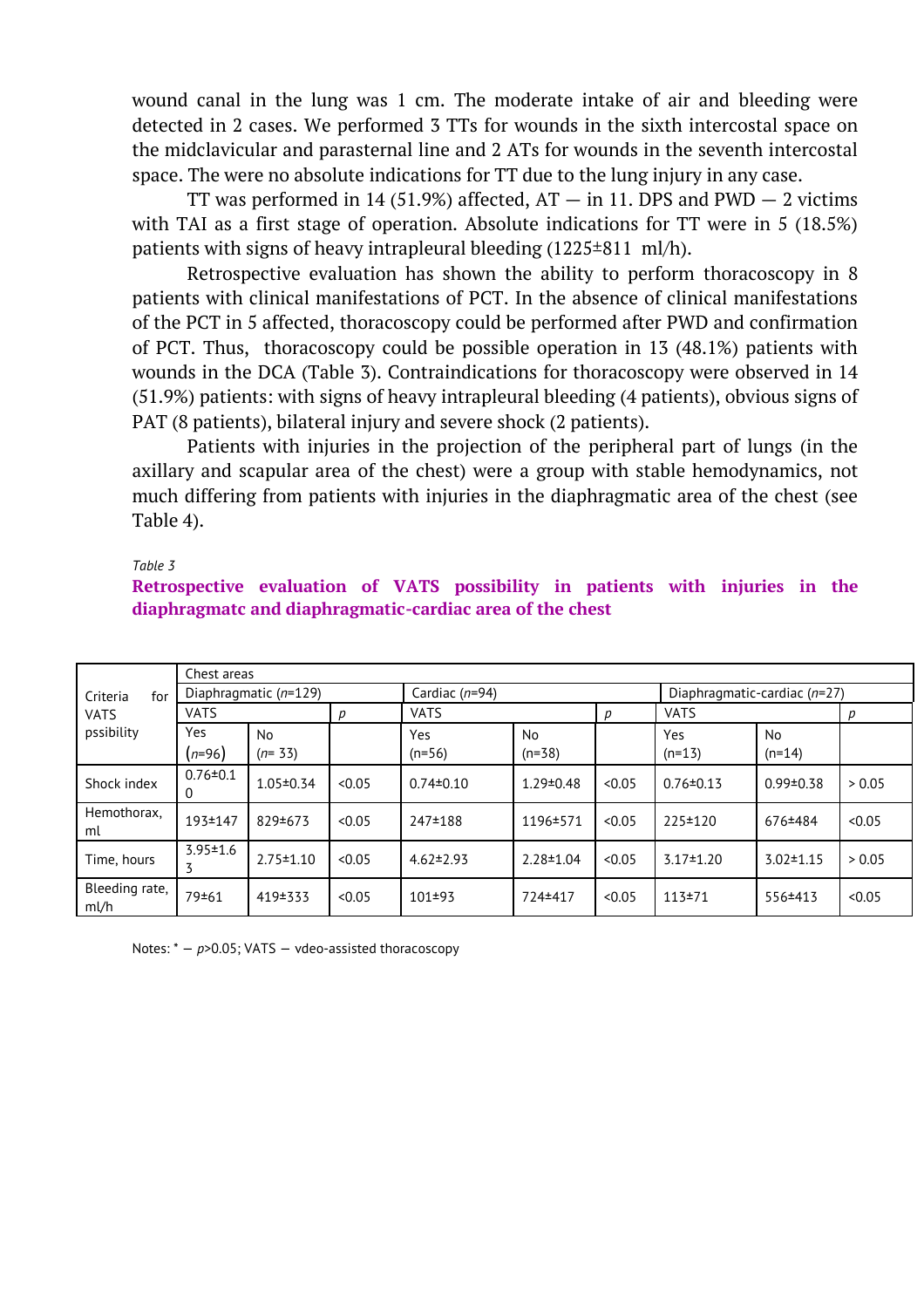#### *Table 4*

## **Types of intrapleural trauma in patients with injuries in the scapular, axillary and paravertebral area of the chest**

|                            | Area of damage and type of surgery |                           |               |                                 |                          |        |  |  |
|----------------------------|------------------------------------|---------------------------|---------------|---------------------------------|--------------------------|--------|--|--|
| Injuries                   |                                    | Peripheral                | Paravertebral |                                 |                          |        |  |  |
|                            | Traditional tactics!<br>$(n=42)$   | Thoracoscopy<br>$(n=20)$  | р             | Traditional<br>tactics $(n=30)$ | Thoracoscopy<br>$(n=23)$ | р      |  |  |
| <b>RTS</b>                 | 7.787±0.102                        | 7.841                     | >0.05         | 7.768±0.137                     | 7.841                    | >0.05  |  |  |
| Prehospital hypotension, % | 5(11.9%)                           | 3(15%)                    | < 0.05        | 7(23.3%)                        | 6(26.1%)                 | < 0.05 |  |  |
| <sup>SI</sup>              | $0.77 \pm 0.1$                     | $0.8 \pm 0.12$            | >0.05         | $0.84 \pm 0.20$                 | $0.79 \pm 0.15$          | >0.05  |  |  |
| Hemothorax, ml             | 163±167                            | 538±343                   | < 0.05        | 658±534                         | 434±337                  |        |  |  |
| Time gap injury-surgery, h | $3.85 \pm 1.73$                    | $5.75 \pm 3.62$           | < 0.05        | $4.74 \pm 2.94$                 | $6.59 \pm 5.00$          | >0.05  |  |  |
| Bleeding rate, ml/h        | $93 + 89$                          | 143±102                   | < 0.05        | 230±183                         | $120+93$                 | >0.05  |  |  |
| ISS                        | $6.9 \pm 2.5$                      | $10.2 + 4.3$              | >0.05         | $8.3 \pm 2.2$                   | $7.3 \pm 3.0$            | >0.05  |  |  |
| Bleeding from ICV/ITV      | 5/2<br>$(11.9\% / 40\%)$           | 16/6<br>$(80\% / 37.5\%)$ |               | 12/12<br>(40%/100%)             | 15/6<br>(65.2% / 40%)    |        |  |  |
| Lung                       | 14 (33.3%)                         | 4 (20%)                   |               | 17 (56.7%)                      | 11 (47.8%)               |        |  |  |
| Diaphragm/TAI              | 1/0                                | 1/0                       |               |                                 | 2/1                      |        |  |  |
| Pericardium/heart          |                                    | 1/2                       |               |                                 |                          |        |  |  |

Notes: ICV — intercostal vessels (*a. et v. intercostalis.* ); ITV — internal thoracic vessels (*a. et v. thoracica interna.* ); SI shock index; TAI — thoracoabdominal injury; ISS — injury severity score; RTS — revised trauma score

#### *Table 5*

## **Retrospective evaluation of VATS possibility in patients with injuries in the scapular, axillary and paravertebral area of the chest**

|                               | Chest area        |                 |                      |                 |        |  |  |
|-------------------------------|-------------------|-----------------|----------------------|-----------------|--------|--|--|
|                               | Peripheral (n=42) |                 | Paravertebral (n=30) |                 |        |  |  |
| Criteris for VATS possibility | <b>VATS</b>       |                 | <b>VATS</b>          |                 |        |  |  |
|                               | Yes $(n=39)$      | No $(n=3)$      | Yes $(n=23)$         | No $(n=7)$      |        |  |  |
| Shock index                   | $0.75 \pm 0.10$   | 1.71; 1.06; 0.5 | $0.76 \pm 0.12$      | $1.11 \pm 0.33$ | < 0.05 |  |  |
| Hemothorax, ml                | $163 \pm 94$      | 2500; 50; 600   | 408±334              | 1336±273        | < 0.05 |  |  |
| Time, hours                   | $3.94 \pm 1.6$    | 3.00;1.66;2.00  | $5.17 \pm 3.61$      | $3.33 \pm 1.03$ | >0.05  |  |  |
| Bleeding rate, ml/h           | $63+51$           | 800: 47: 300    | 119 + 85             | 503±258         | < 0.05 |  |  |

Notes: VATS — video-assisted thoracoscopy

Upon thoracoscopy, the heavy bleeding from the chest wall was observed in one patient, the moderate bleeding was observed in 10 patients, and the discontinued bleeding with symptoms of unstable hemostasis was observed in 5 patients. The ITV trauma was revealed in one patient, and the ICV trauma was revealed in 5 patients. Coagulation of wounds was performed in 9 (56.3%) patients, pericostal stitches and vessels clipping were performed in 4 (25%) patients. Conversion from thoracoscopy to TT was required in 3 (18.8%) victims for reasons not related to bleeding from the chest wall.

The average depth of audited lung injury was  $1.8\pm0.8$  cm. In 2 victims, the moderate bleeding from the wound was observed and the discontinued bleeding with symptoms of unstable hemostasis was observed in one patient. Endosurgical suturing of lung wounds was performed in 2 patients, coagulation was performed in one patient. Thoracoscopy was converted to TT in one case due to a deep lung wound and injury of segmental vessels.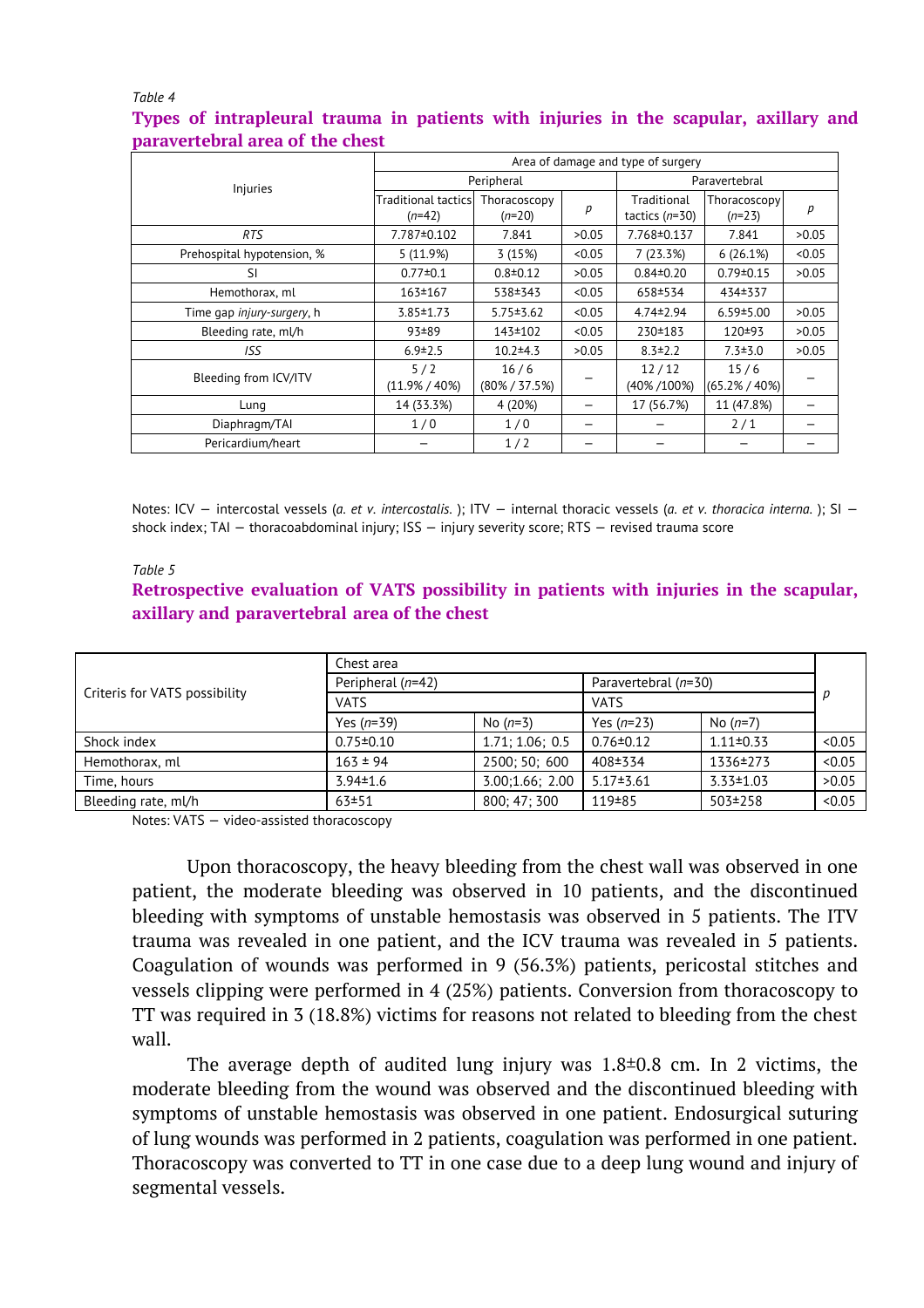The wound of the diaphragm, not penetrating into the abdominal cavity, was diagnosed in one victim with an injury in the fourth intercostal space on the anterior axillary line. The wound was sutured during thoracoscopy.

The wound of the pericardial fat occurred in one case. In 2 patients, we diagnosed a wound of the left ventricle (*AIS*-3). Wounds of the chest wall were located in the third, fourth and fifth intercostal space on the anterior axillary line. TT was performed in all cases.

Thoracoscopy was converted to TT in 4 (20%) patients. The reason for that was the cardiac trauma in one patient, bleeding from ITVs, deep lung damage of subsegmental vessels and bronchi, impossibility of one-lung ventilation in the other patient.

*Traditional tactics* was performed in 42 (11.7%) suffered with injuries in the projection of the peripheral lung area. The wounds in the axillary area of the chest were revealed in 32 cases, in the scapular area — in 10 victims (Table 4).

The heavy bleeding from the chest wall occurred in one victim, the moderate bleeding occurred in 2 cases and signs of unstable hemostasis were in one case. Recent bleedings were revealed in 8 patients, the external bleeding was noted in one patient.

The moderate bleeding was revealed in 2 (14.3%) patients with lung trauma. Deep lung injuries were detected in 2 cases.

There was one blunt diaphragmatic trauma in the fifth intercostal space on the anterior axillary line.

DPS and PWD were performed in 36 (85.7%) patients. AT was performed in one patient with a wound in the fifth intercostal space on the posterior axillary line. TT was performed in 5 patients. An absolute indication for TT was heavy intrapleural bleeding in one patient.

Retrospective evaluation showed that thoracoscopy had been possible in 92.9% of patients with the chest wound in the projection of the peripheral lung area (axillary and scapular area (see Table 5). In 5 of them, thoracoscopy would be possible after PWD. Thoracoscopy was possible, but inadequate in one victim with minimal manifestations of PCT such as tissue emphysema. Thoracoscopy was contraindicated in 3 patients: with heavy intrapleural bleeding, pressure intrapulmonary hematoma and severe bradysystolic atrial fibrillation, and in a patient with a wound that was comparable in its size with the lateral thoracotomy.

Injuries of the chest paravertebral area. These patients more often had prehospital hypotension due to more frequent damage to ICVs and more frequent lung injury (see Table 4).

During thoracoscopy, the heavy bleeding from the wounds of the chest wall were observed in 2 patients, the moderate bleeding was observed in 9 cases, unstable hemostasis was in 4 patients. Coagulation was performed in 12 victims, pericostal stitches were put in 2 patients. Thoracoscopy was converted to TT in one patient.

The average depth of the lung wound was  $1.3\pm1.2$  cm. The moderate bleeding was observed in 5 (45.5%) patients. Endosurgical suturing of lung wounds with a depth of  $2.1\pm1.4$  cm was performed in 6 affected, coagulation of a wound with a depth of  $0.3\pm0.1$  cm was performed in 4 patients. There were no conversions from thoracoscopy to TT.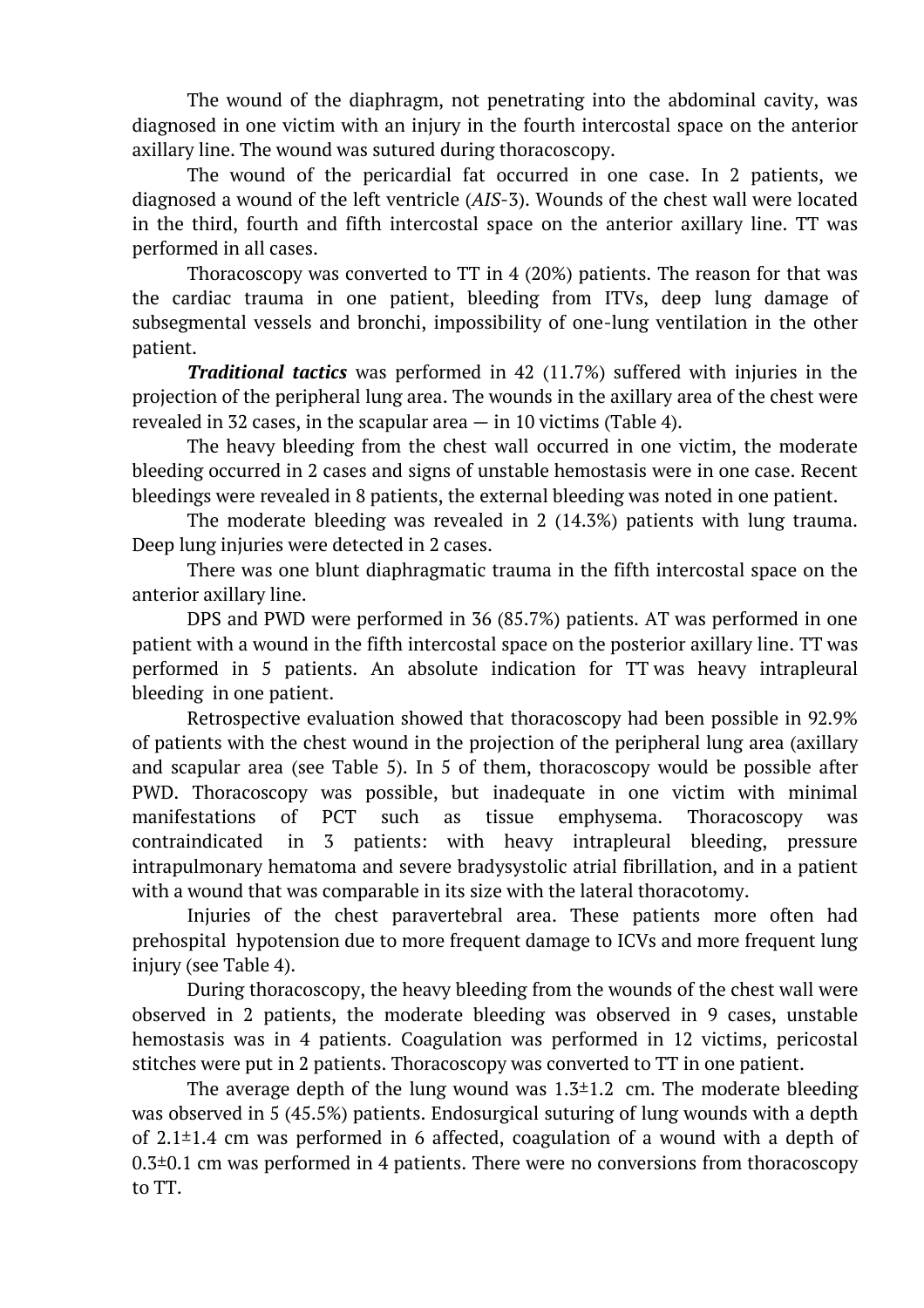The wounds of the diaphragm were diagnosed in 2 cases (blunt  $-1$ , penetrating — 1) and were located on its posterior slope. In both of these observations, the wounds were sutured endosurgically.

Conversion from thoracoscopy to TT was performed in 1 (4.3%) affected due to the heavy bleeding from ICSs.

Among patients treated by *conventional methods*, a lung was damaged most frequently. The bleeding from a lung injury was observed in 5 (16.7%) patients, the heavy bleeding was observed in 1 patient.

The heavy bleeding from the wounds of the chest wall injury was associated with the ICVs trauma in 8 (26.7%) patients. The moderate bleeding was diagnosed in one patient, the discontinued bleeding was diagnosed in 3 patients. ICVs were the only source of bleeding.

DPS and PWD were performed in 19 (63.3%) patients. The AT was performed through the wound canal in 6 (20%) victims. Expansion of the wound in the paravertebral area for exploration and elimination of intrapleural damage are extremely traumatic and ineffective. TT was performed in 5 (16.7%) suffered with the heavy intrapleural bleeding and shock.

Retrospective evaluation showed that the thoracoscopy had been possible in 21 (70%) affected with symptoms of PCT and wounds of the paravertebral area of the chest (Table 5). Thoracoscopy could be performed in a single patient. Thoracoscopy was possible but inadequate in 2 patients with minimal symptoms of PCT and considerable period since the injury (18 and 6 hours). Contraindications for thoracoscopy were observed in 7 (23.3%) patients with the heavy intrapleural bleeding.

Thoracoscopy in "low" injuries to avoid TAI [20] and in wounds in the projection of the heart [28, 17] has been reported more often recently. A significant incidence of intrapleural bleeding associated with wounds of chest wall vessels, lung (in injuries in the paravertebral area of the chest), upper parts of the cardiac area (the second and third intercostal space), female breasts, above the spine of the scapula, suggests a wider use of thoracoscopy. This is supported by data on patients who had underwent TT. Thus, 53.2% of patients had absolute contraindications for it, while thoracoscopy could be performed in 42.2% of patients after TT. Among patients who had underwent TT to exclude TAI, thoracoscopy could be carried out in 79.4% of cases. Retrospective evaluation showed that the overall performance of thoracoscopy had been possible in 70% of patients with PCT. And 29.1% of patients had absolute contraindications for this procedure.

## **CONCLUSION**

Retrospective analysis shows that thoracoscopy is an effective method of surgical treatment of patients with PCT, which may be performed in 70% of patients with chest wounds. Endosurgical technologies are possible for hemodynamically stable patients with chest wounds of different location. Thoracoscopy is most effective for injuries of the diaphragmatic, cardiac, diaphragmatic-cardiac and paravertebral area of the chest, as the traditional tactics in this case implies thoracotomy to diagnose lifethreatening injuries that have not yet manifested. Endosurgical technologies help reduce the incidence of thoracotomies performed in relative indications.